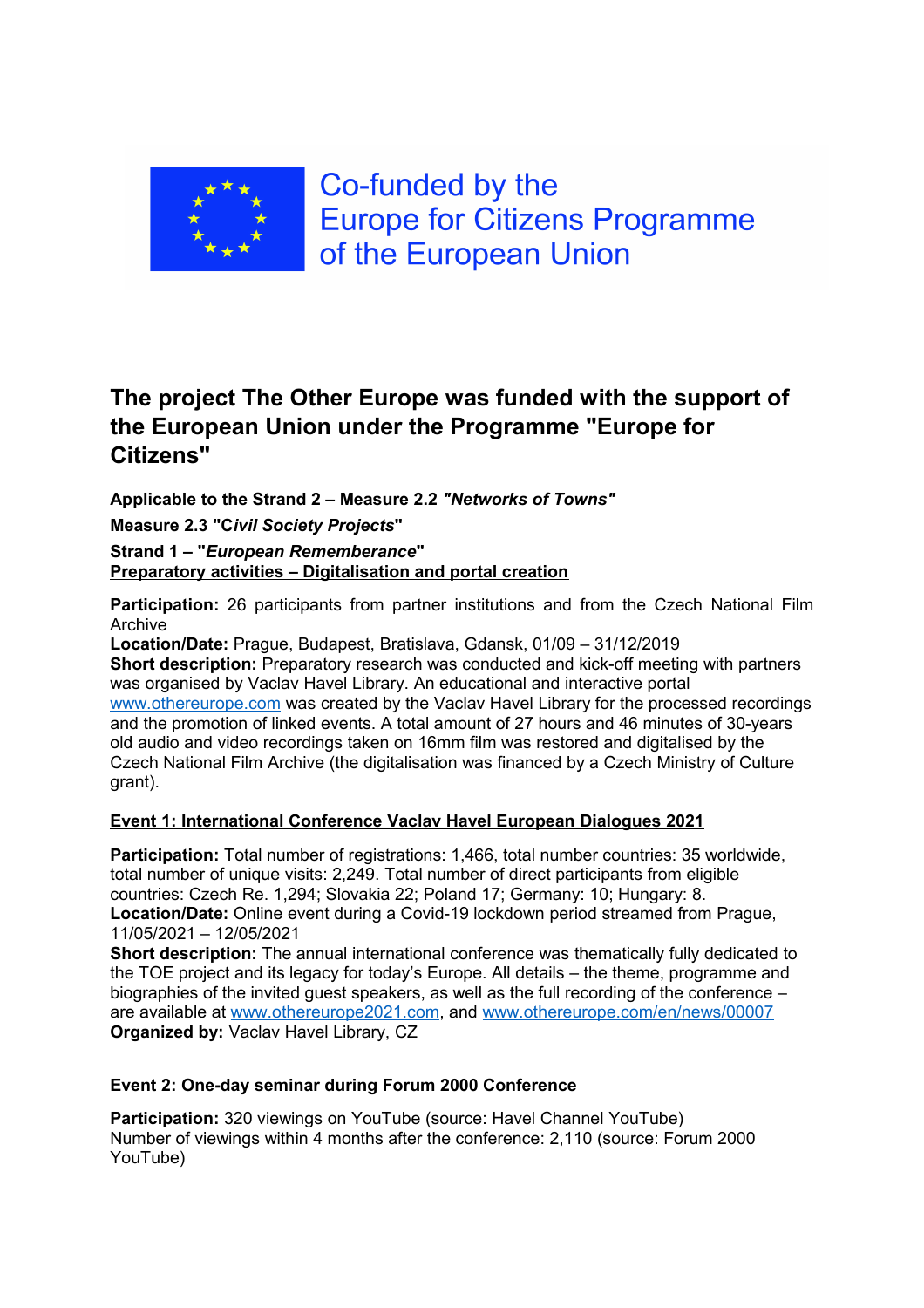Total number of direct participants in realtime: 92 (source: Forum 2000 YouTube); thereof from the Czech Rep. 43; the United States: 5; Germany: 2 and Slovakia 1. Total number of indirect participants: 12,000 (source: Forum 2000 You Tube), thereof from the Czech Rep: 53%.

**Location/Date:** Prague, Czech Rep., on 13/10/2020, online event during a Covid-19 lockdown period

**Short description:** An interview with Jacques Rupnik, the author of the documentary, was recorded in order to present and disseminate information about the TOE international project. The recorded interview was presented at the annual conference Festival of Democracy, which unusually took place online, due to lockdown restrictions.

www.forum2000.cz/en/projects/festival-of-democracy-2020

**Organized by:** Vaclav Havel Library, CZ

## **Event 3: Interactive workshops organized by partner institutions in Poland, Hungary, Slovakia and Germany**

## **Workshop in Poland**

**Participation:** 80 participants live plus 1,400 participants online

**Location/Date:** The hybrid event was streamed from Gdansk, Poland on 25/10/2021 during a Covid-19 lockdown period

**Short description:** National public event promoting the project using the "facing the younger me" method; Jacque Rupnik (the author of the source document), as well as Polish interviewees from the 1980s, president Lech Walesa and Bogdan Lis, were among the speakers.

**Organized by:** European Solidarity Centre, PL

## **Workshop in Hungary**

**Participation:** The event involved 28 citizens from the city of Budapest, Hungary; live attendance was limited due to pandemic lockdown restrictions

**Location/Date:** The event took place in the city of Budapest, Hungary on 25/11/2021 **Short description:** National public event promoting the project using the "facing the younger me" method; experts and academics debated with public guests **Organized by:** National Széchényi Library, HU

#### **Workshop in Slovakia**

**Participation:** The event involved 27 citizens from the city of Bratislava, Slovakia; limited live attendance due to pandemic situation

**Location/Date:** The event took place in Bratislava on 31/01/2022 during a Covid-19 lockdown

**Short description:** National public event promoting the project using the "facing the younger" me" method.

**Organized by:** Nation's Memory Institute, SK

## **Workshop in Germany**

**Participation:** The event involved 13 citizens from the city of Dresden, Germany **Location/Date:** The event took place online in Dresden on 31/01/2022 during a Covid-19 lockdown

**Short description:** Online workshop promoting the project using the "facing the younger me" method;

**Organized by:** Bautzner Strasse Memorial in Dresden, DE

## **Event 4: five local events organized by Vaclav Havel Library in Prague**

**First public viewing at Ponrepo cinema**